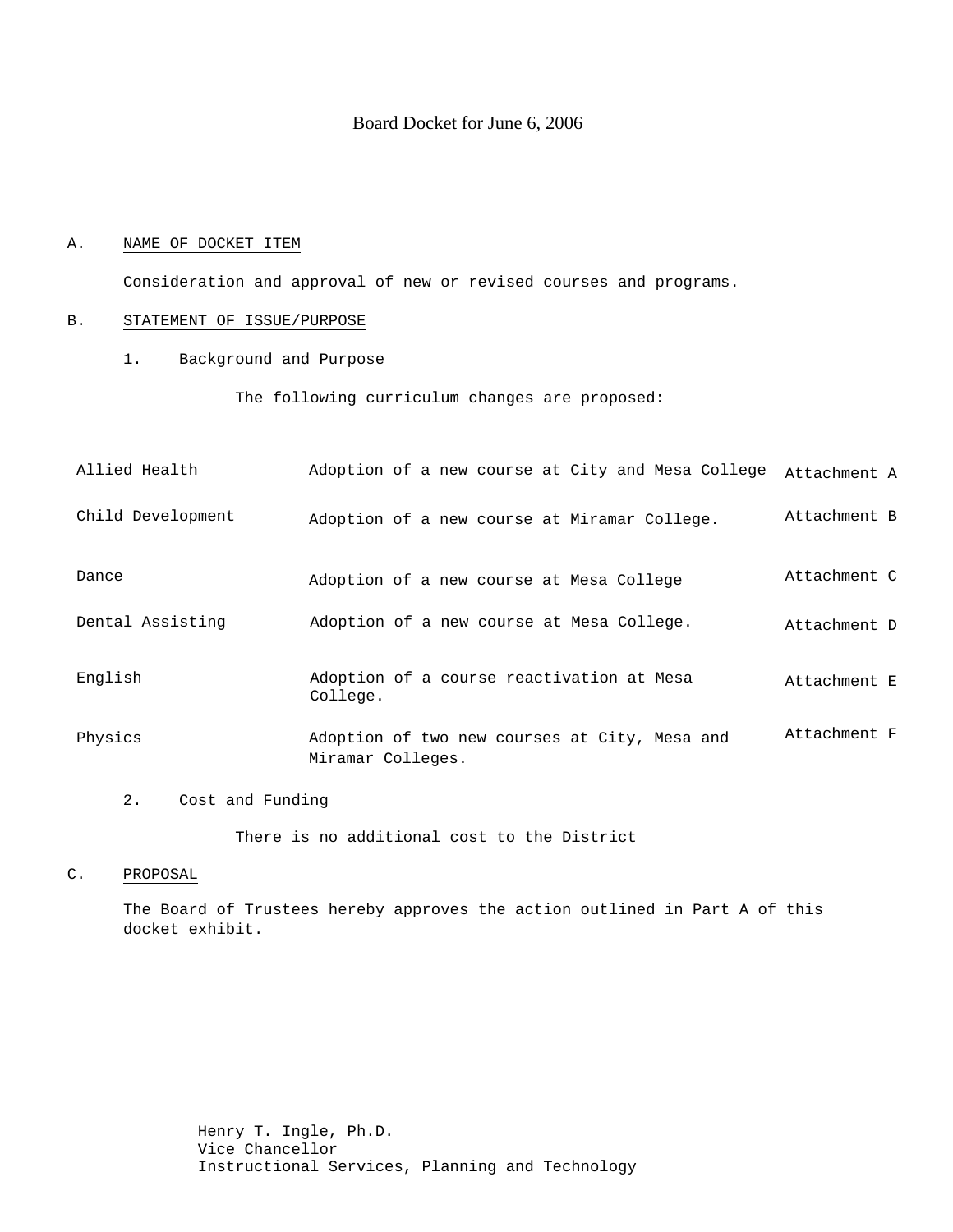Adoption of a new course at City and Mesa College.

Proposed course at City and Mesa College:

#### **049 Introduction to Health Careers**

### **1.5 hours lecture, 1.5 units Letter Grade or Credit/No Credit Option**

*Advisory:* ENGL 051 & ENGL 056 & MATH 091, each with a grade of "C" or better, or equivalent or Assessment Skill Level W5/R5/M40.

This introductory course is designed for students interested in entering the human or veterinary health care industry. This course explores the history and key aspects of the practice of health care in the United States The content provides ways to identify general aptitudes and skills required in health careers and provide students with an opportunity to match individual aptitudes, interests and abilities to specific health careers. (FT) Not Applicable to Associate Degree and not a basic skills course.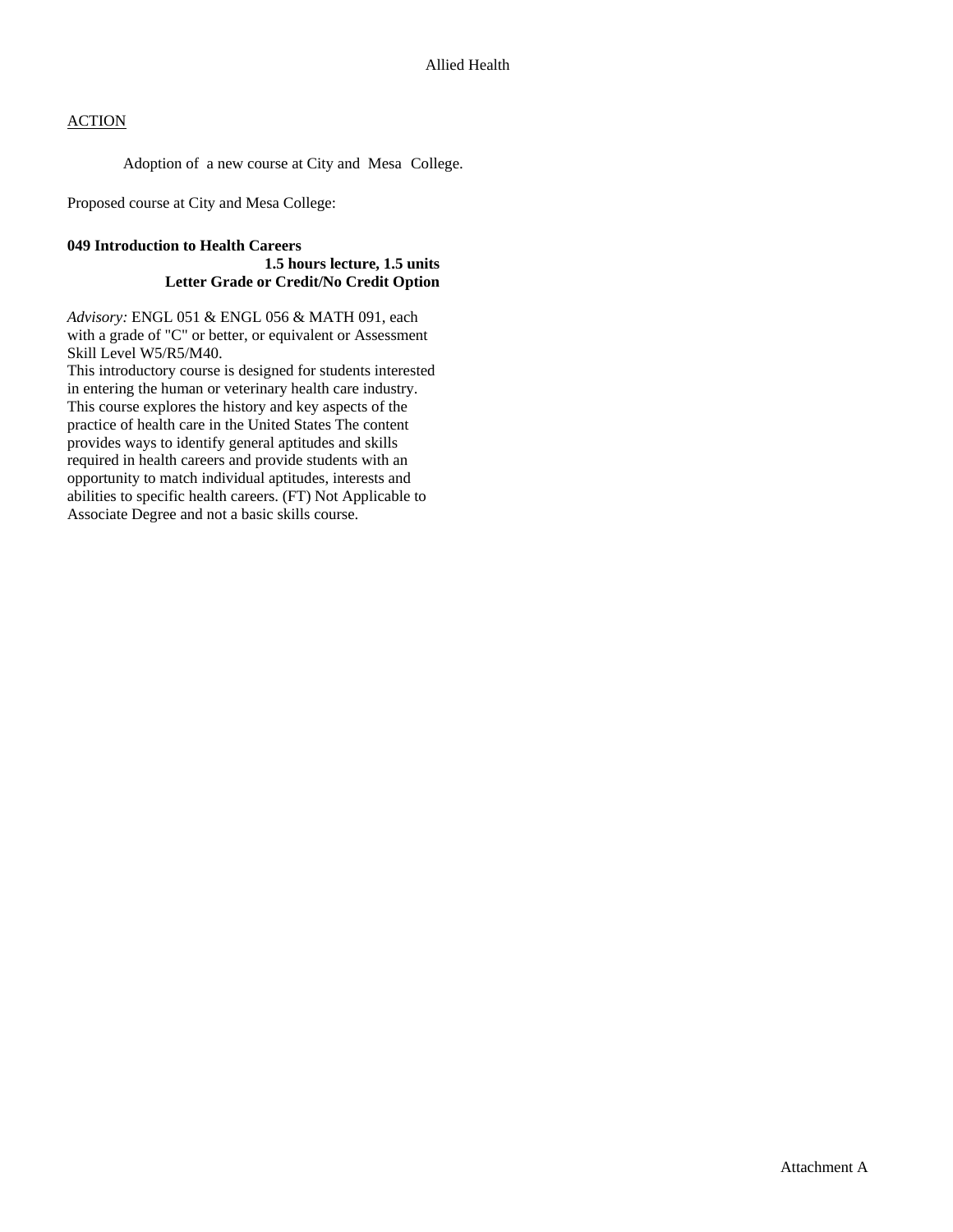Adoption of a new course at Miramar College.

Proposed course at Miramar College:

### **103 Lifespan Growth and Development**

 **3 hours lecture, 3 units Grade Only** 

*Advisory:* ENGL 051 & ENGL 056, each with a grade of "C" or better, or equivalent or Assessment Skill Level W5/R5.

This course provides students and child development professionals with the study of human development from conception to death. This course emphasizes theories of human development, including the physical, socioemotional, and cognitive stages from prenatal through adulthood and aging. Students explore the interrelationship of the family's role and its influences throughout life. They also perform behavioral observations of various life stages. (FT) Associate Degree Credit & transfer to CSU and/or private colleges and universities.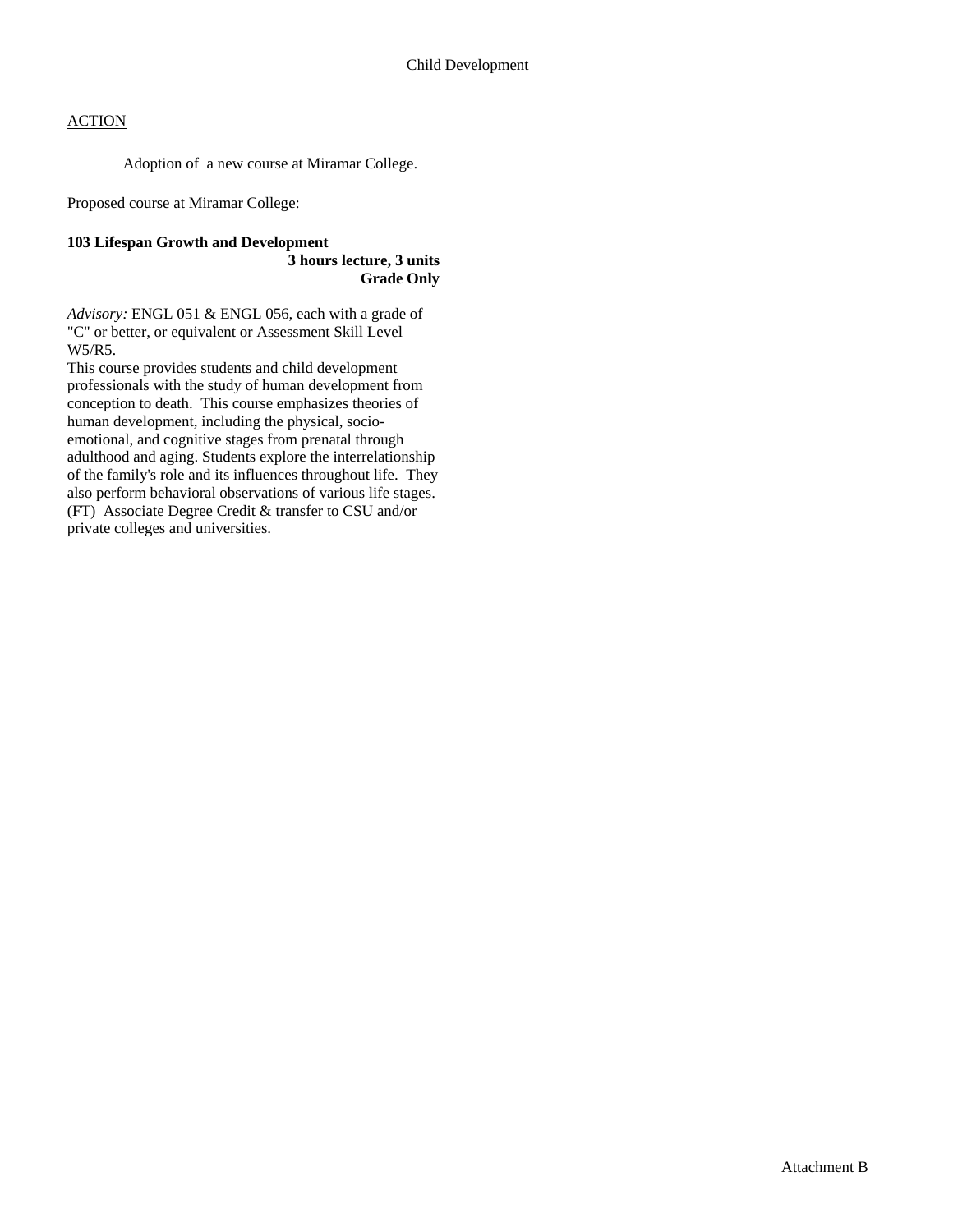Adoption of a new course at Mesa College.

Proposed course at Mesa College:

### **126 Belly Dance**

### **2 - 3 hours lab, 0.5 - 1 unit Letter Grade or Credit/No Credit Option**

Belly Dance is an introductory course in a variety of established and emerging belly dance forms. Emphasis is placed on techniques, styles, rhythms, use of various props and performance dynamics of American staged belly dance. Students must demonstrate increased proficiency and skill attainment with each repetition. When this course is offered for three hours a week the additional time is utilized in practice and perfection of rhythmical isolations and improvisations. This course is designed for students who wish to explore dance movements from other cultures. (FT) Associate Degree Credit & transfer to CSU and/or private colleges and universities.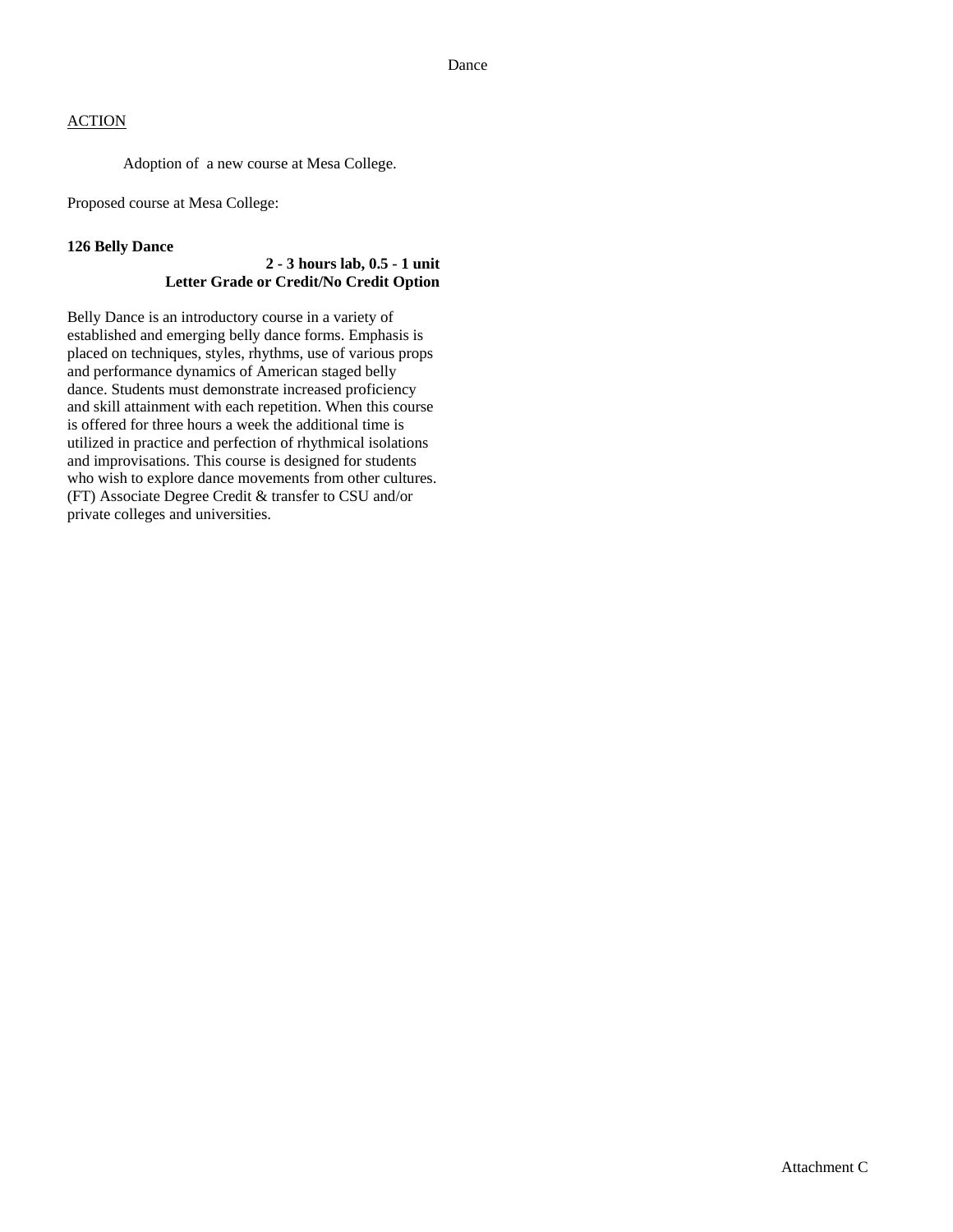Adoption of a new course at Mesa College.

Proposed course at Mesa College:

### **132L Clinical Business Management Lab**

**3 hours lab, 1 unit Grade Only** 

*Prerequisite:* DENA 127L with a grade of "C" or better, or equivalent.

*Corequisite:*Completion of or concurrent enrollment in DENA 132 & DENA 161 & DENA 185B & DENA 185C, each with a grade of "C" or better, or equivalent. *Limitation on Enrollment:* This course is not open to students with previous credit for DENA 131. This lab course presents a basic foundation for the administrative dental assistant in accounts receivable and payable when theories can be applied to a computerized system. Included is the role of the dental assistant in clinical record keeping, preparing treatment plans, telephone techniques, effective scheduling, insurance processing, and maintaining recall and inventory control systems. (FT) Associate Degree Credit & transfer to CSU and/or private colleges and universities.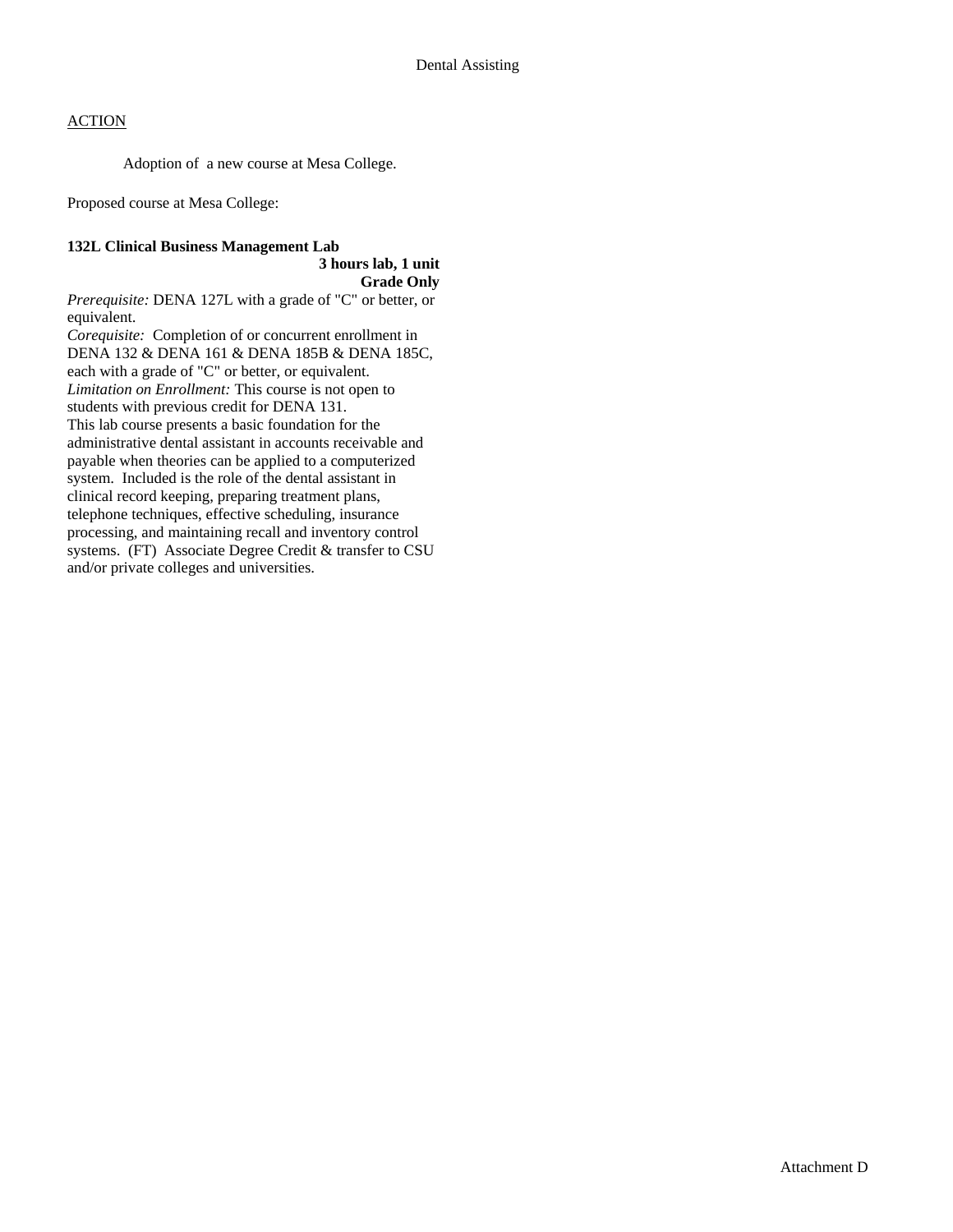Adoption of a course reactivation at Mesa College.

Proposed course reactivation at Mesa College:

### **097 College Writing Skills**

### **3 hours lab, 1 unit Credit/No Credit Only**

*Advisory:* ENGL 043 with a grade of "C" or better, or equivalent or Assessment Skill Level W4. This course provides the application of college writing skills for all disciplines. Emphasis is on the writing of organized, clear, concise, coherent, and carefully reasoned essay exams, book reports, research papers, technical reports, expository and argumentative essays, and other college writing assignments. The course is individualized, with students working on specific learning outcomes tailored to their needs. (FT) Associate Degree Credit only and not Transferable.